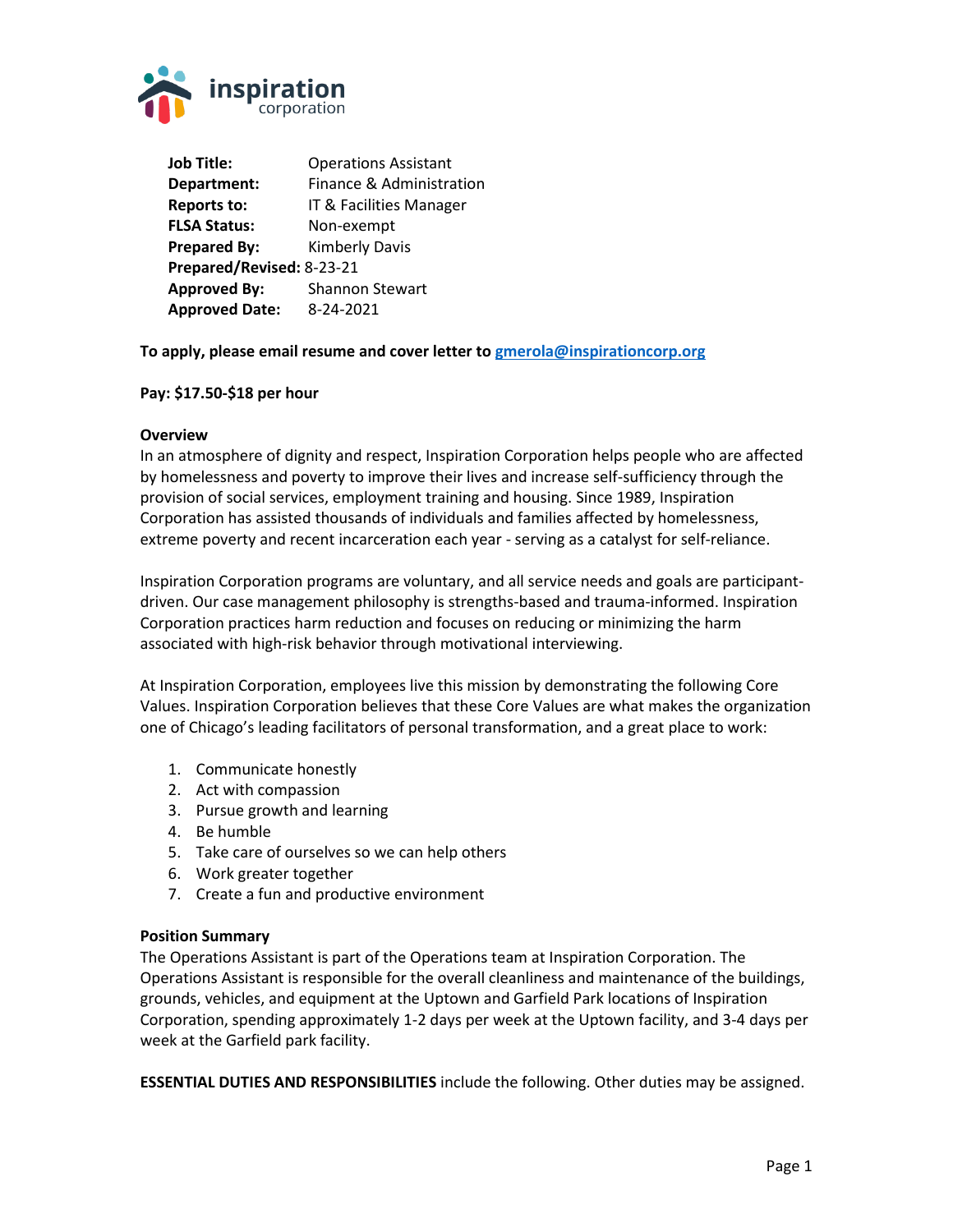# **GENERAL**

- Demonstrate Inspiration Corporation's Core Values.
- Exhibit professionalism and high standards in all aspects of performance.
- Ensure the efficient and effective provision of meals with dignity and respect in accordance with the agency's mission.
- Work with all departments as appropriate to ensure that the needs of the agency and its participants are addressed.
- Attend department and agency meetings.

# **OPERATIONS**

- Maintain a positive, organized, and safe environment at all times.
- Perform routine daily maintenance and cleaning tasks including, but not limited to: sweeping, mopping, vacuuming, waste disposal and recycling.
- Clean and sanitize restrooms, door handles, and high touch surfaces as often as is deemed necessary, in accordance with Chicago Department of Public Health standards.
- Perform small repairs as needed to buildings, grounds, and equipment including lighting, painting, fencing, HVAC, etc.
- Regularly inspect vehicles and equipment to ensure they are in good working order and maintain schedules for preventive maintenance.
- Drive Inspiration Corporation vans as needed to pick up or drop off supplies, food, etc.
- Meet with contractors and repair specialists as needed.
- Perform seasonal grounds maintenance including garden upkeep, shoveling snow, and salt applications.
- Provide operations support to kitchen staff and other departments as needed.
- Complete other projects as assigned.

# **SUPERVISORY RESPONSIBILITIES**

The Operations Assistant has no supervisory responsibilities.

**EDUCATION, EXPERIENCE & SKILLS:** To perform this job successfully, an individual must be able to perform each essential duty satisfactorily. The requirements listed below are representative of the knowledge, skill, and/or ability required.

High School diploma or GED equivalent required. Basic computer skills required, including Microsoft Word, Excel, and Office. Two or more years of janitorial or maintenance experience is desired. A valid Chicago Food & Sanitation License is required and must be obtained within three months of position start date (training provided). A clean driving record and reliable transportation is required. Skills/experience in carpentry, basic plumbing, equipment use & maintenance, and painting are highly desired, but not necessary.

**PHYSICAL DEMANDS:** The physical demands described here are representative of those that must be met by an employee to successfully perform the essential functions of this job. While performing the duties of this job, the employee is regularly required talk and hear. The employee is frequently required to walk. The employee is regularly required to stand. The employee must regularly lift and/or move up to **50** pounds. Reasonable accommodations may be made to enable individuals with disabilities to perform essential functions.